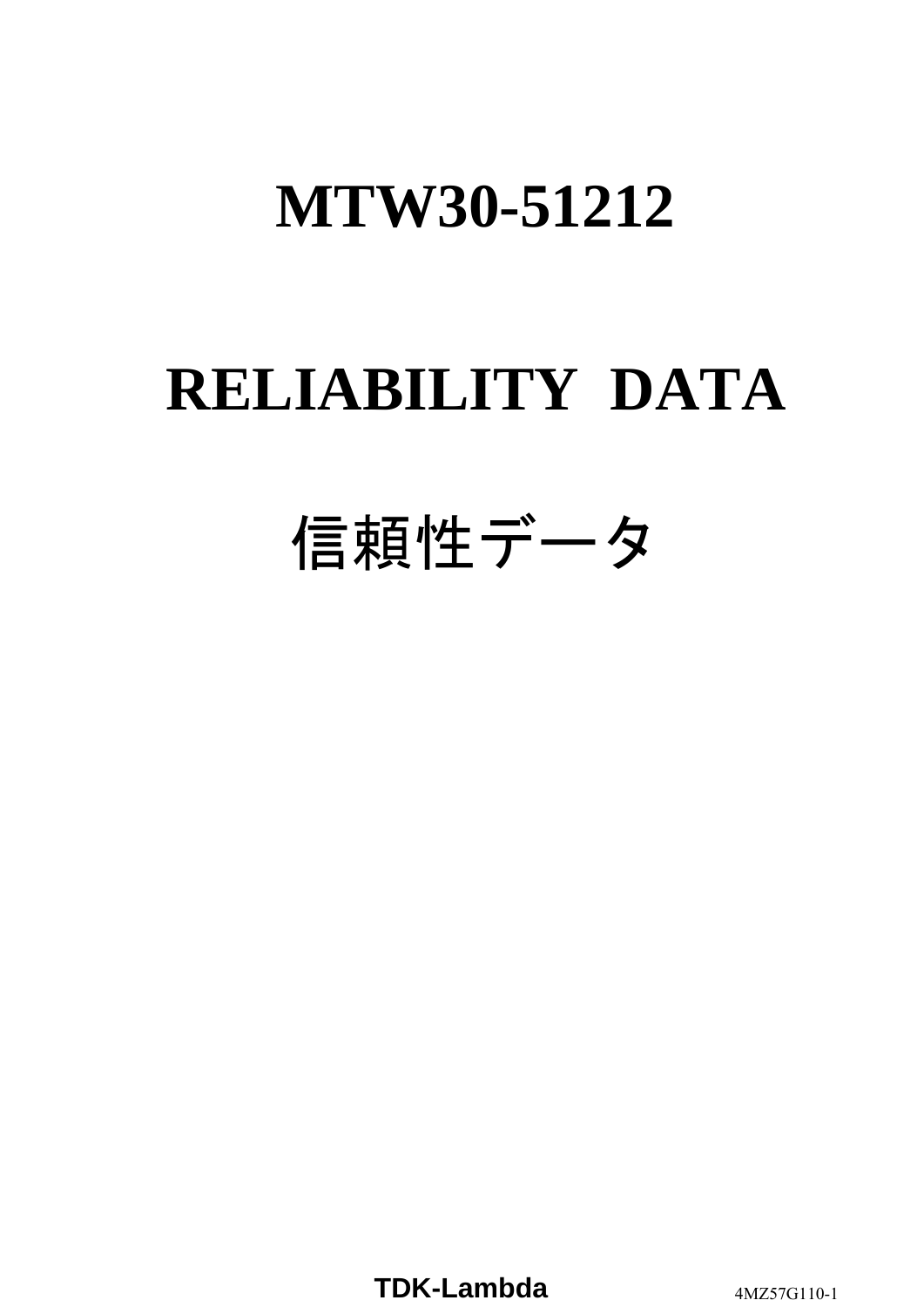## **I N D E X**

#### **PAGE**

| 2. 部品ディレーティング Components Derating …………………………………… R-2 ~4                       |
|-------------------------------------------------------------------------------|
| 3. 主要部品温度上昇值 Main Components Temperature Rise △T List ··················· R-5 |
|                                                                               |
|                                                                               |
|                                                                               |
| 7. ノイズシミュレート試験 Noise Simulate Test ………………………………… R-13                         |

※ 試験結果は、代表データでありますが、全ての製品はほぼ同等な特性を示します。 従いまして、以下の結果は参考値とお考え願います。

Test results are typical data. Nevertheless the following results are considered to be reference data because all units have nearly the same characteristics.

## **TDK-Lambda**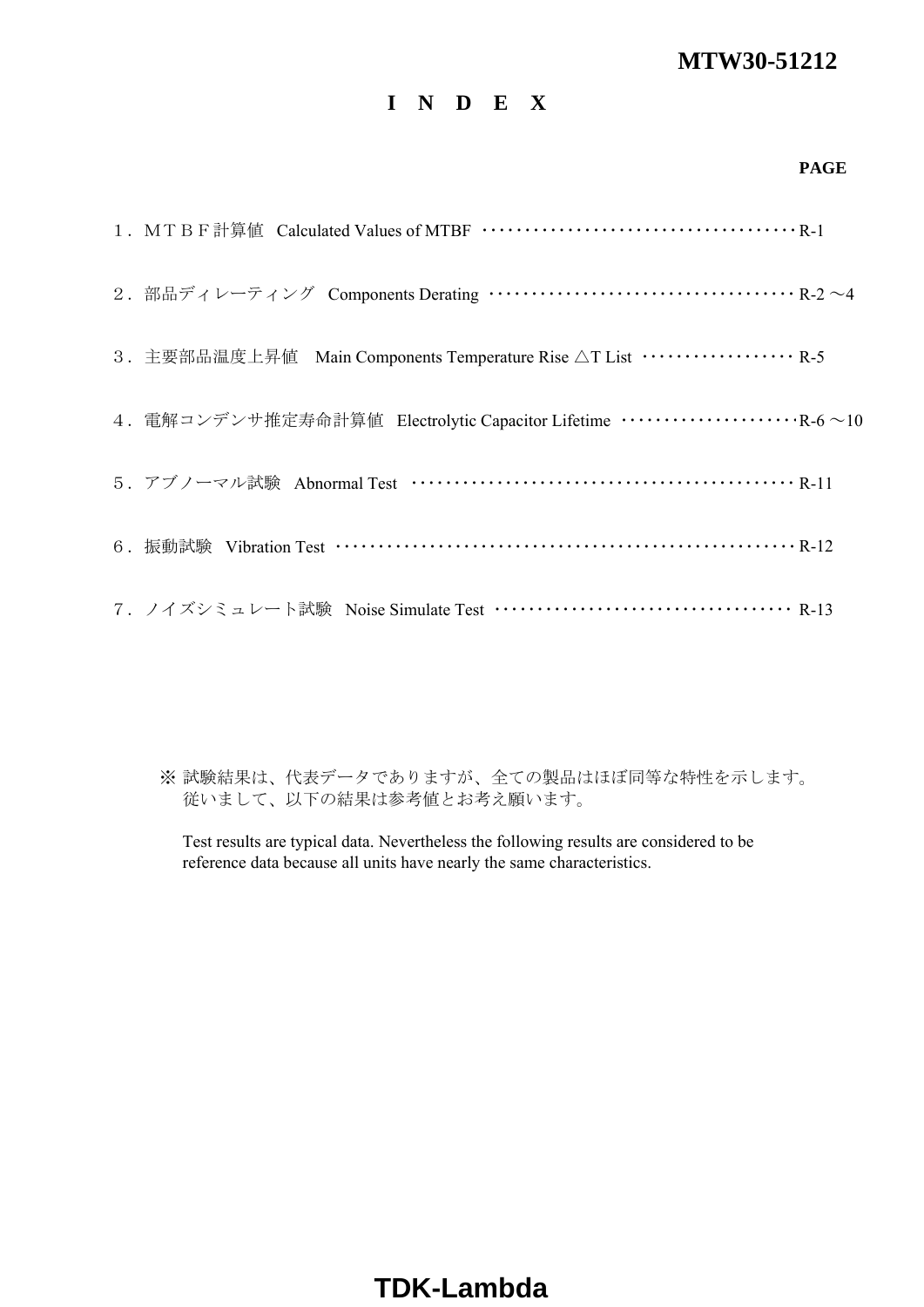## 1.**MTBF**計算値 **Calculated Values of MTBF**

#### **MODEL** : **MTW30-51212**

(1) 算出方法 Calculating Method

MIL-HDBK-217Fの部品ストレス解析法(\*1)で算出されています。 故障率 $\lambda_{\rm ss}$ は、それぞれの部品ごとに電気ストレスと動作温度によって決定されます。 Calculated based on parts stress reliability projection of MIL-HDBK-217F (\*1). Individual failure rate  $\lambda_{SS}$  is calculated by the electric stress and temperature rise of the each device.

> \*1: MIL-HDBK-217F "Reliability Prediction of Electronic Equipment" (MIL-HDBK-217F Notice 2 , 28,Feb.,1955 Issue)

<算出式>

$$
MTBF = \frac{1}{\lambda_{\text{equip}}} = \frac{1}{\sum_{i=1}^{m} N_i \cdot \lambda_{\text{SSI}}} \times 10^6 \quad \text{iff} \quad \text{[hours]}
$$
\n
$$
\lambda_{\text{SSI}} = \lambda_{\text{Gi}} \cdot \pi_{\text{Qi}} \cdot \pi_{\text{Si}} \cdot \pi_{\text{Ti}} \cdot \pi_{\text{Ei}}
$$

| $\lambda_{\text{equiv}}$ | : 全機器故障率(FITs) Total Equipment failure rate (FITs = Failures in 10 <sup>6</sup> hours) |
|--------------------------|----------------------------------------------------------------------------------------|
| $\lambda_{\rm Gi}$       | :i番目の部品に対する基礎故障率 Generic failure rate for the ith device                               |
| $\pi_{Qi}$               | :i番目の部品に対する品質ファクタ Quality factor for the ith device                                    |
| $\pi_{\text{Si}}$        | :i番目の部品に対するストレスファクタ Stress factor for the ith device                                   |
| $\pi_{Ti}$               | :i番目の部品に対する温度ファクタ Temperature factor for the ith device                                |
| $\pi_{\rm E}$            | :i番目の部品に対する環境ファクタ Eenvironmental factor for the ith device                             |
| m                        | : 異なる部品の数 Number of different device types                                             |
| $N_i$                    | :i番目の部品の個数 Quantity of ith device type                                                 |

#### (2) **MTBF**値 **MTBF Values**

条件 Conditions :

 $Ta = 50^{\circ}C$ 

 $G_F$  : 地上、固定 (Ground, Fixed) = 73,998 時間 (Hours)

 $G_B$ : 地上、温和 (Ground, Benign) = 362,555 時間 (Hours)

Note : 電解コンデンサの寿命は、MTBF計算に含まれません。

Life expectancy of electrolytic capacitor are not included in MTBF calculation.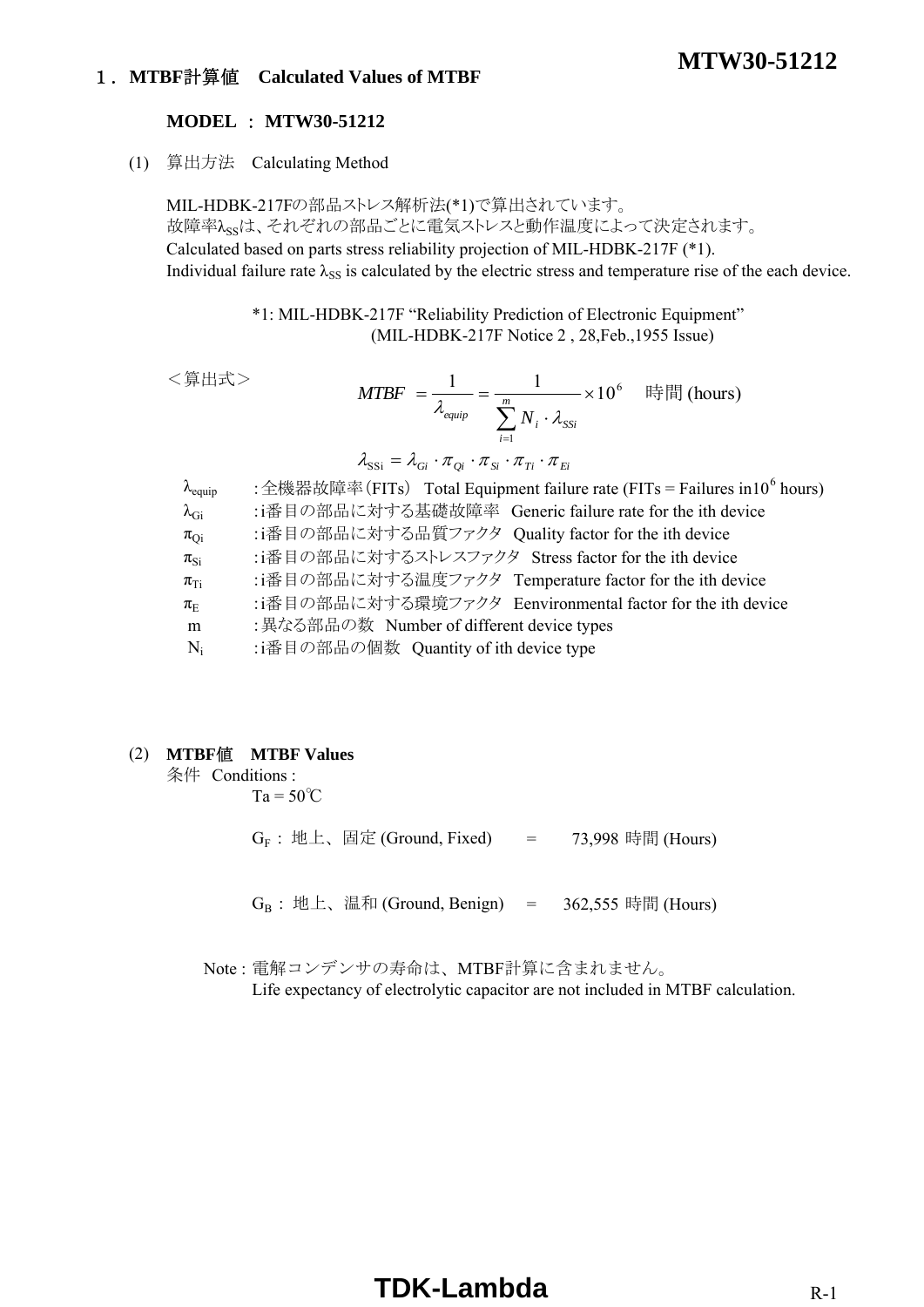## **MTW30-51212** 2.部品ディレーティング **Components Derating**

#### **MODEL** : **MTW30-51212**

## **(1)** 算出方法 **Calculating Method**

(a) 測定方法 Measuring method

| · 取付方法                     | :標準取付:A          |                       | 周囲温度  |                     | $:50^{\circ}$ C |  |
|----------------------------|------------------|-----------------------|-------|---------------------|-----------------|--|
| Mounting method            |                  | Standard mounting : A |       | Ambient temperature |                 |  |
| ・入力電圧                      | $: 100, 240$ VAC |                       |       |                     |                 |  |
| Input voltage              |                  |                       |       |                     |                 |  |
| •出力電圧、電流 :                 |                  |                       |       |                     |                 |  |
| Output voltage $&$ current |                  | 出力                    | V1    | V2                  | V3              |  |
|                            |                  | 負荷                    | $+5V$ | $+12V$              | $-12V$          |  |
|                            |                  | $I_0 = 100\%$         | 3.0A  | 1.2A                | 0.3A            |  |
|                            |                  |                       |       |                     |                 |  |

#### (b) 半導体 Semiconductors

 ケース温度、消費電力、熱抵抗より使用状態の接合点温度を求め 最大定格、接合点温度との比較を求めました。

 Compared with maximum junction temperature and actual one which is calculated based on case temperature, power dissipation and thermal impedance.

(c) IC、抵抗、コンデンサ等 IC, Resistors, Capacitors, etc.

 周囲温度、使用状態、消費電力など、個々の値は設計基準内に入っています。 Ambient temperature, operating condition, power dissipation and so on are within derating criteria.

|  |  |  | (d) 熱抵抗算出方法 Calculating method of thermal impedance |
|--|--|--|-----------------------------------------------------|
|--|--|--|-----------------------------------------------------|

| $\theta$ j – c = $\frac{Tj(max) - Tc}{T}$ | $Tj(max) - Ta'$<br>$\theta$ j – a = $\stackrel{\rightarrow}{\leftarrow}$ |
|-------------------------------------------|--------------------------------------------------------------------------|
| Pch(max)                                  | Pch(max)                                                                 |

Tc :ディレーティングの始まるケース温度 一般に25℃ Case Temperature at Start Point of Derating;25℃ in General

Ta' :ディレーティングの始まる周囲温度 一般に25℃ Ambient Temperature at Start Point of Derating;25℃ in General

- Pch(max) :最大チャネル損失 Maximum Channel Dissipation
- Tj(max) :最大接合点(チャネル)温度 (Tch(max)) Maximum Junction (channel) Temperature
- θi-c :接合点(チャネル)からケースまでの熱抵抗
- (θch-c) Thermal Impedance between Junction (channel) and Case
- θj-a :接合点(チャネル)から周囲までの熱抵抗
- (θch-a) Thermal Impedance between Junction (channel) and Ambient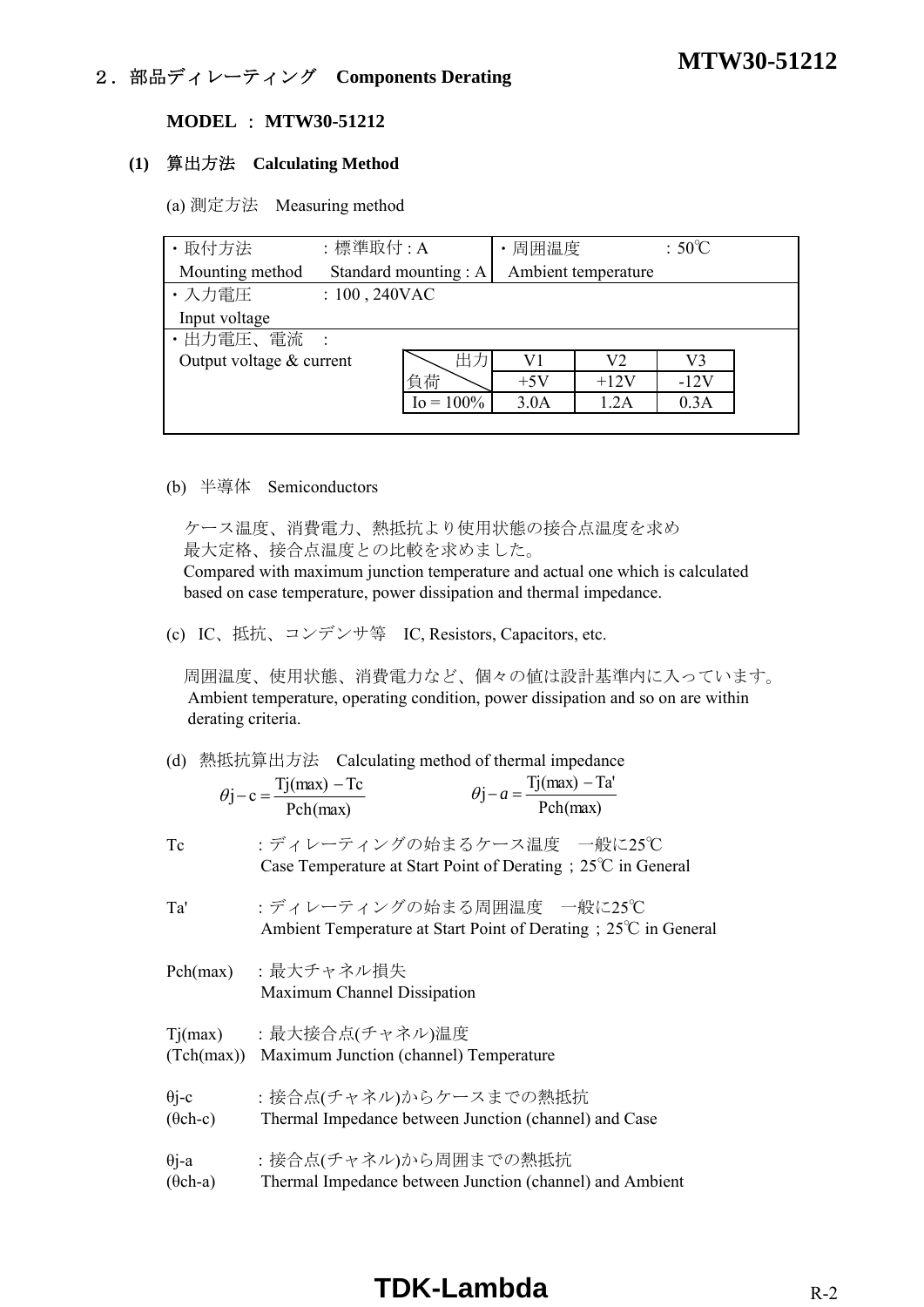## **(2)** 部品ディレーティング表 **Components Derating List**

| 部品番号<br>Location No. |                                                   | $Vin = 100VAC$ $Load = 100%$ | $Ta = 50^{\circ}C$ |
|----------------------|---------------------------------------------------|------------------------------|--------------------|
| Q1                   | Tch (max) = $150$ °C                              | $\theta$ ch-c = 3.125 °C/W   |                    |
| TK6A60D              | $Pch = 0.30 W$                                    | $\angle$ Tc = 42.1 °C        | $Tc = 92.1$ °C     |
| <b>TOSHIBA</b>       | Tch = Tc + (( $\theta$ ch-c) × Pch) = 95.4 °C     |                              |                    |
|                      | $D.F. = 63.6 %$                                   |                              |                    |
| CR <sub>2</sub>      | Tj (max) = 150 °C                                 | $\theta$ j-c = 2.2 °C/W      |                    |
| <b>GBU406</b>        | $Pd = 0.76 W$                                     | $\angle$ Tc = 40.4 °C        | $Tc = 90.4$ °C     |
| LITE-ON              | Tch = Tc + $((\theta j-c) \times Pd)$ = 92.1 °C   |                              |                    |
|                      | $D.F. = 61.4 \%$                                  |                              |                    |
| CR51                 | Tj (max) = 175 °C                                 | $\theta$ j-c = 3.2 °C/W      |                    |
| STPS20H100CFP        | $Pd = 2.71 W$                                     | $\angle$ Tc = 59.6 °C        | $Tc = 109.6$ °C    |
| <b>STMICRO</b>       | $Tj = Tc + ((\theta j - c) \times Pd) = 118.3$ °C |                              |                    |
|                      | $D.F. = 67.6 %$                                   |                              |                    |
| CR53                 | Tj (max) = 150 °C                                 | $\theta$ j-c = 5.0 °C/W      |                    |
| EA61FC2F             | $Pd = 1.13 W$                                     | $\angle$ Tc = 72.2 °C        | $Tc = 122.2$ °C    |
| NIHON INTER          | $Tj = Tc + ((\theta j - c) \times Pd) = 127.9$ °C |                              |                    |
|                      | $D.F. = 85.2 \%$                                  |                              |                    |
| CR55                 | T <sub>j</sub> (max) = 150 °C                     | $\theta$ j-c = 10.0 °C/W     |                    |
| ERB93-02SC-V1        | $Pc = 0.53 W$                                     | $\triangle$ Tc = 51.8 °C     | $Tc = 101.8 °C$    |
| <b>FUJI ELECTRIC</b> | $Tj = Tc + ((\theta j - c) \times Pc) = 107.1$ °C |                              |                    |
|                      | $D.F. = 71.4 \%$                                  |                              |                    |
| IC1                  | Tj (max) = 150 °C                                 | $\theta$ j-c = 5.3 °C/W      |                    |
| ICE3BS3LJG           | $Pd = 91$ mW                                      | $\angle$ Tc = 21.4 °C        | $Tc = 71.4 °C$     |
| <b>INFINEON</b>      | $Tj = Tc + ((\theta j - c) \times Pd) = 71.9$ °C  |                              |                    |
|                      | $D.F. = 47.9 \%$                                  |                              |                    |
| IC <sub>2</sub>      | Tch (max) = 125 °C                                | $\theta$ ch-a = 1111.1 °C/W  |                    |
| <b>TLP785F</b>       | $Pd = 2.95$ mW                                    | $\angle$ Tc = 24.7 °C        | $Tc = 74.7 °C$     |
| <b>TOSHIBA</b>       | Tch = Tc + (( $\theta$ ch-a) × Pd) = 78.0 °C      |                              |                    |
| (LED)                | $D.F. = 62.4 \%$                                  |                              |                    |
| IC <sub>2</sub>      | Tch (max) = $125$ °C                              | $\theta$ ch-a = 666.7 °C/W   |                    |
| <b>TLP785F</b>       | $Pc = 15.8$ mW                                    | $\angle$ Tc = 24.7 °C        | $Tc = 74.7 °C$     |
| <b>TOSHIBA</b>       | Tch = Tc + (( $\theta$ ch-a) × Pc) = 85.2 °C      |                              |                    |
| (TRANSISTOR)         | $D.F. = 68.2 \%$                                  |                              |                    |
| IC53                 | T <sub>j</sub> (max) = 150 °C                     | $\theta$ j-c = 6.0 °C/W      |                    |
| KIA278R00PI-U/P      | $Pd = 2.80 W$                                     | $\angle$ Tc = 63.7 °C        | $Tc = 113.7$ °C    |
| <b>KEC</b>           | $Tj = Tc + ((\theta j - c) \times Pd) = 130.5$ °C |                              |                    |
|                      | $D.F. = 87.0 %$                                   |                              |                    |
| IC54                 | Tj (max) = 150 °C                                 | $\theta$ j-c = 5.0 °C/W      |                    |
| <b>NJM7912FA</b>     | $Pd = 1.09 W$                                     | $\angle$ Tc = 58.4 °C        | $Tc = 108.4$ °C    |
| <b>JRC</b>           | $Tj = Tc + ((\theta j - c) \times Pd) = 113.9$ °C |                              |                    |
|                      | $D.F. = 75.9 \%$                                  |                              |                    |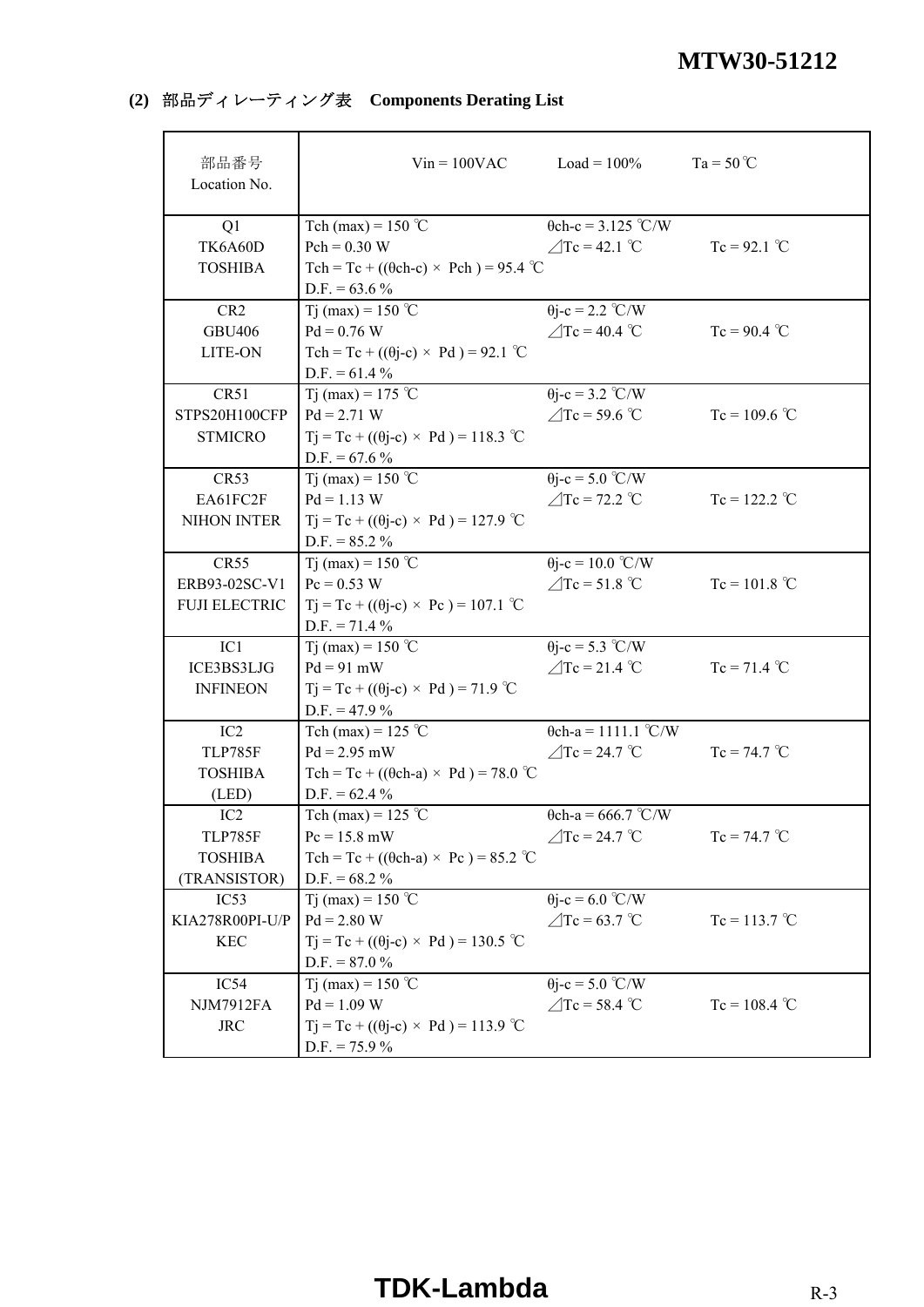| 部品番号<br>Location No. |                                                   | $Vin = 240VAC$ $Load = 100\%$ | $Ta = 50^{\circ}C$ |
|----------------------|---------------------------------------------------|-------------------------------|--------------------|
| Q1                   | Tch (max) = $150$ °C                              | $\theta$ ch-c = 3.125 °C/W    |                    |
| TK6A60D              | $Pch = 0.92 W$                                    | $\triangle$ Tc = 57.3 °C      | $Tc = 107.3$ °C    |
| <b>TOSHIBA</b>       | Tch = Tc + (( $\theta$ ch-c) × Pch) = 110.6 °C    |                               |                    |
|                      | $D.F. = 73.8 \%$                                  |                               |                    |
| CR <sub>2</sub>      | Tj (max) = 150 °C                                 | $\theta$ j-c = 2.2 °C/W       |                    |
| <b>GBU406</b>        | $Pd = 0.41 W$                                     | $\angle$ Tc = 25.4 °C         | $Tc = 75.4 °C$     |
| LITE-ON              | Tch = Tc + $((\theta$ j-c) × Pd) = 76.3 °C        |                               |                    |
|                      | $D.F. = 50.9 \%$                                  |                               |                    |
| CR51                 | T <sub>j</sub> (max) = 175 °C                     | $\theta$ j-c = 3.2 °C/W       |                    |
| STPS20H100CFP        | $Pd = 2.42 W$                                     | $\angle$ Tc = 59.0 °C         | $Tc = 109.0$ °C    |
| <b>STMICRO</b>       | $Tj = Tc + ((\theta j - c) \times Pd) = 116.7$ °C |                               |                    |
|                      | $D.F. = 66.7 \%$                                  |                               |                    |
| CR53                 | T <sub>i</sub> (max) = 150 °C                     | $\theta$ j-c = 5.0 °C/W       |                    |
| EA61FC2F             | $Pd = 1.10 W$                                     | $\triangle$ Tc = 72.6 °C      | $Tc = 122.6 °C$    |
| NIHON INTER          | $Tj = Tc + ((\theta j - c) \times Pd) = 128.1$ °C |                               |                    |
|                      | $D.F. = 85.4 \%$                                  |                               |                    |
| CR55                 | Tj (max) = 150 °C                                 | $\theta$ j-c = 10.0 °C/W      |                    |
| ERB93-02SC-V1        | $Pd = 0.51 W$                                     | $\triangle$ Tc = 52.2 °C      | $Tc = 102.2$ °C    |
| <b>FUJI ELECTRIC</b> | $Tj = Tc + ((\theta j - c) \times Pd) = 107.3$ °C |                               |                    |
|                      | $D.F. = 71.5 \%$                                  |                               |                    |
| IC1                  | Tj (max) = 150 °C                                 | $\theta$ j-c = 5.3 °C/W       |                    |
| ICE3BS3LJG           | $Pd = 96$ mW                                      | $\angle$ Tc = 19.8 °C         | $Tc = 69.8 °C$     |
| <b>INFINEON</b>      | $Tj = Tc + ((\theta j - c) \times Pd) = 70.3$ °C  |                               |                    |
|                      | $D.F. = 46.9\%$                                   |                               |                    |
| IC <sub>2</sub>      | Tch (max) = $125$ °C                              | $\theta$ ch-a = 1111.1 °C/W   |                    |
| <b>TLP785F</b>       | $Pd = 2.95$ mW                                    | $\triangle$ Tc = 30.6 °C      | $Tc = 80.6 °C$     |
| <b>TOSHIBA</b>       | Tch = Tc + (( $\theta$ ch-a) × Pd) = 83.9 °C      |                               |                    |
| (LED)                | $D.F. = 67.1 \%$                                  |                               |                    |
| IC2                  | Tch (max) = $125$ °C                              | $\theta$ ch-a = 666.7 °C/W    |                    |
| TLP785F              | $Pc = 15.8$ mW                                    | $\angle$ Tc = 30.6 °C         | $Tc = 80.6$ °C     |
| <b>TOSHIBA</b>       | Tch = Tc + (( $\theta$ ch-a) × Pc) = 91.1 °C      |                               |                    |
| (TRANSISTOR)         | $D.F. = 72.9 %$                                   |                               |                    |
| IC53                 | T <sub>j</sub> (max) = 150 °C                     | $\theta$ j-c = 6.0 °C/W       |                    |
| KIA278R00PI-U/P      | $Pd = 2.40 W$                                     | $\angle$ Tc = 62.2 °C         | $Tc = 112.2$ °C    |
| <b>KEC</b>           | $Tj = Tc + ((\theta j - c) \times Pd) = 126.6$ °C |                               |                    |
|                      | $D.F. = 84.4 \%$                                  |                               |                    |
| IC54                 | Tj (max) = 150 °C                                 | $\theta$ j-c = 5.0 °C/W       |                    |
| <b>NJM7912FA</b>     | $Pd = 1.09 W$                                     | $\angle$ Tc = 57.0 °C         | $Tc = 107.0$ °C    |
| <b>JRC</b>           | $Tj = Tc + ((\theta j - c) \times Pd) = 112.3$ °C |                               |                    |
|                      | $D.F. = 74.9\%$                                   |                               |                    |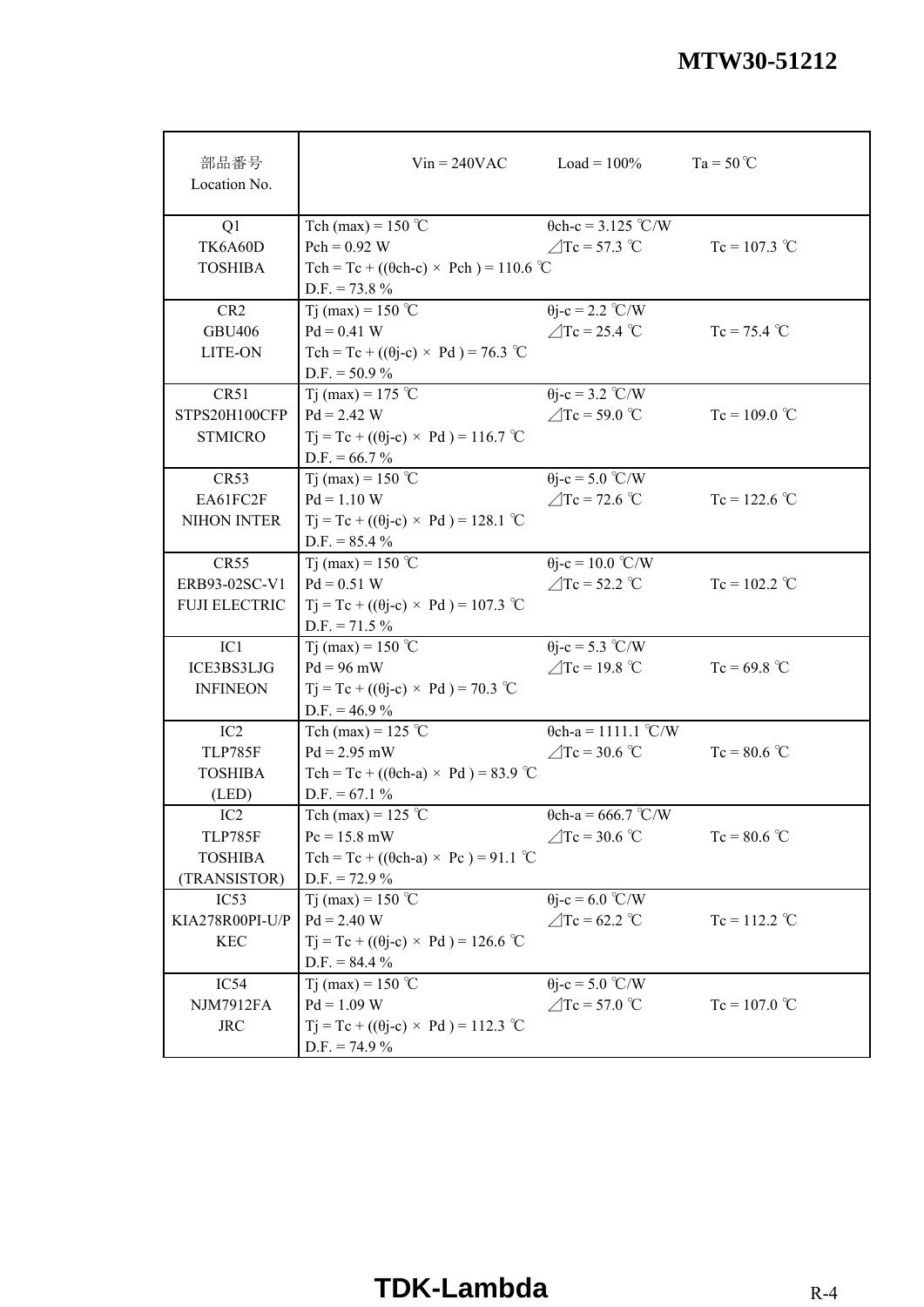## 3.主要部品温度上昇値 **Main Components Temperature Rise** △**T List**

## **MODEL** : **MTW30-51212**

## **(1)** 測定条件 **Measuring Conditions**

| 取付方法<br>Mounting Method<br>(標準取付 : A)<br>(Standard Mounting: A) |          | 入力コネクター<br>Input Connector<br><u>Anno Al</u> |           |
|-----------------------------------------------------------------|----------|----------------------------------------------|-----------|
| 入力電圧 Vin<br>Input Voltage                                       |          | 100VAC / 240VAC                              |           |
|                                                                 | V1       | V2                                           | V3        |
| 出力電圧 Vo<br>Output Voltage                                       | $+5$ VDC | $+12$ VDC                                    | $-12$ VDC |
| 出力電流 Io (100%)<br><b>Output Current</b>                         | 3.0A     | 1.2A                                         | 0.3A      |

## **(2)** 測定結果 **Measuring Results**

|                 |                          | $\Delta T$ Temperature Rise (°C) |                |
|-----------------|--------------------------|----------------------------------|----------------|
|                 | 入力電圧 Input Voltage       | $Vin = 100VAC$                   | $Vin = 240VAC$ |
|                 | 周囲温度 Ambient temperature | $Ta = 50^{\circ}C$               |                |
| 部品番号            | 部品名                      | 取付方向                             |                |
| Location No.    | Part name                | Mounting A                       |                |
| Q1              | <b>MOS FET</b>           | 42.1                             | 57.3           |
| CR <sub>2</sub> | <b>BRIDGE DIODE</b>      | 40.4                             | 25.4           |
| CR51            | <b>DIODE</b>             | 59.6                             | 59.0           |
| CR53            | <b>DIODE</b>             | 72.2                             | 72.6           |
| CR55            | <b>DIODE</b>             | 51.8                             | 52.2           |
| IC1             | IC                       | 21.4                             | 19.8           |
| IC2             | PHOTO COUPLER            | 24.7                             | 30.6           |
| IC53            | IC                       | 63.7                             | 62.2           |
| IC54            | IC                       | 58.4                             | 57.0           |
| T <sub>1</sub>  | <b>TRANS</b>             | 46.9                             | 49.9           |
| L1              | <b>BALUN</b>             | 40.2                             | 22.8           |
| L51             | <b>CHOKE COIL</b>        | 46.6                             | 46.7           |
| C6              | E.CAP.                   | 13.6                             | 10.3           |
| C9              | E.CAP.                   | 27.3                             | 33.6           |
| C52             | E.CAP.                   | 40.6                             | 42.9           |
| C53             | E.CAP.                   | 40.9                             | 42.3           |
| C60             | E.CAP.                   | 47.1                             | 47.3           |
| C64             | E.CAP.                   | 43.4                             | 45.1           |
| C66             | E.CAP.                   | 47.1                             | 46.5           |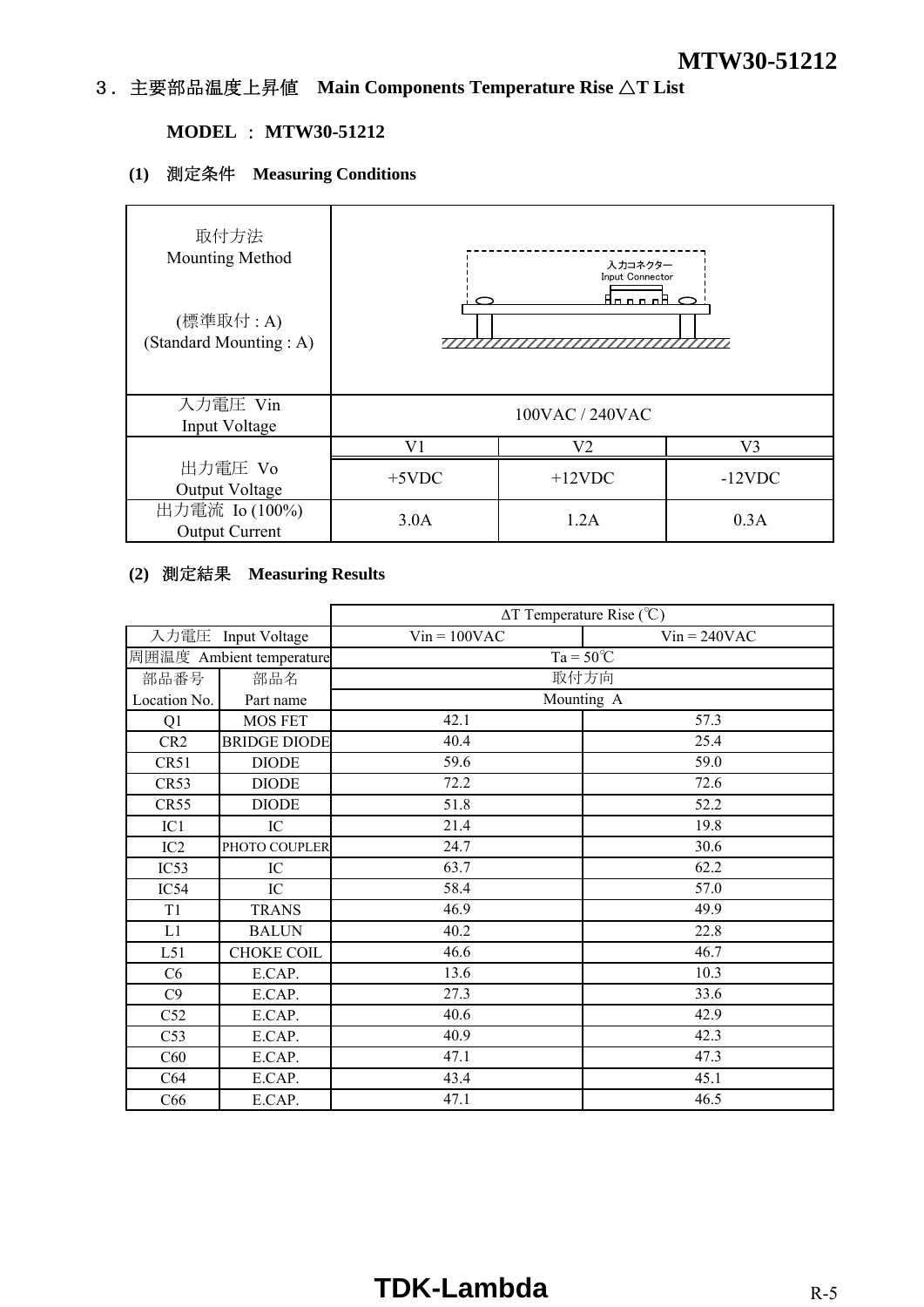## 4.電解コンデンサ推定寿命計算値 **Electrolytic Capacitor Lifetime**

#### **MODEL** : **MTW30-51212**

### 空冷条件 : 自然空冷 **Cooling condition : Convection cooling**



 $Vin = 100VAC$ 



上記推定寿命は、弊社計算方法により算出した値であり、封口ゴムの劣化などの影響を含めておりません。 The lifetime is calculated based on our method and doesn't include the seal rubber degradation effect etc. 電解コンデンサの寿命は15年が上限となります。

The upper limit of the Electolytic Capacitors lifetime are 15 years.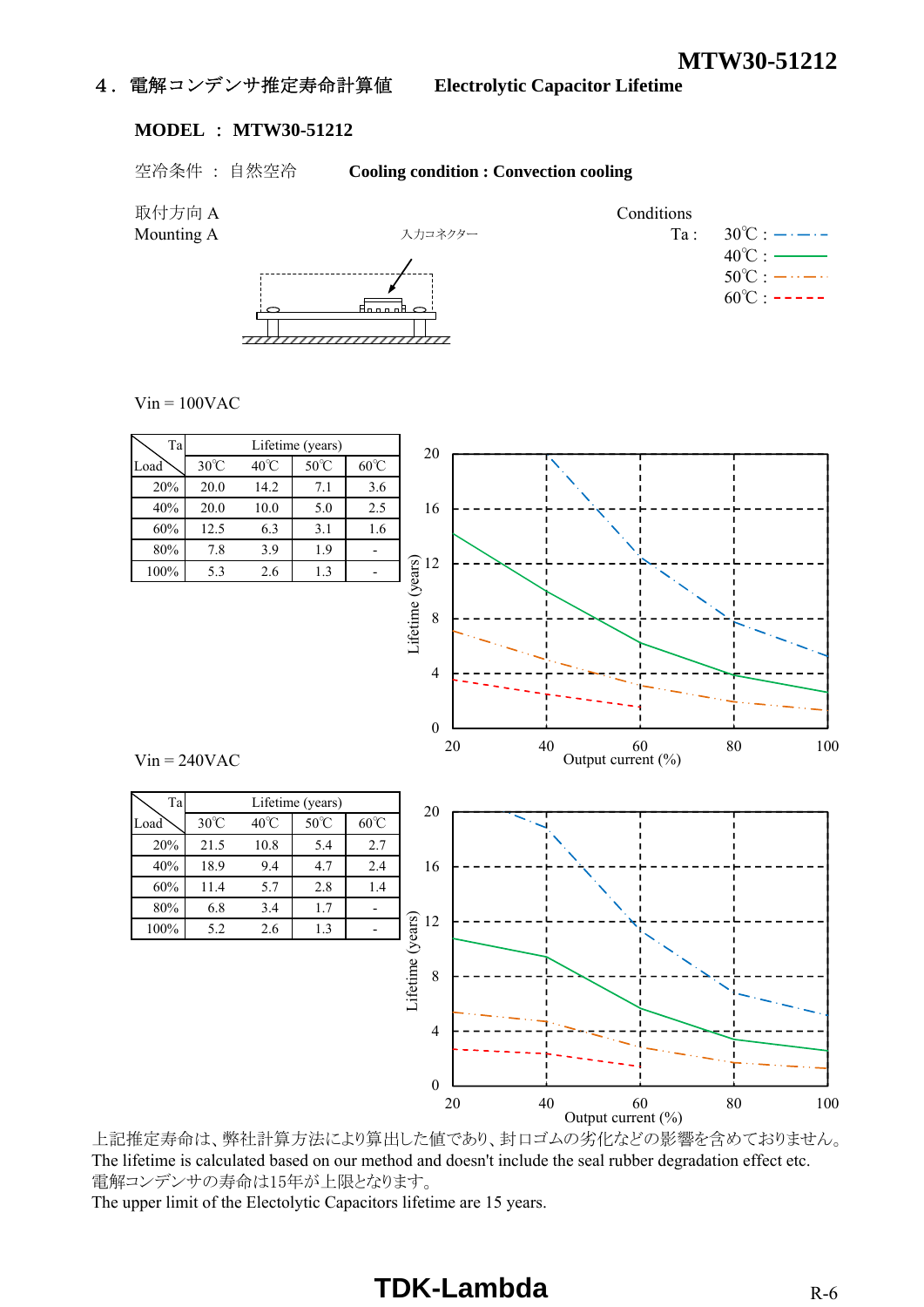#### **MODEL** : **MTW30-51212**

## 空冷条件 : 自然空冷 **Cooling condition : Convection cooling**

取付方向 C Conditions



Mounting C  $\qquad \qquad \blacksquare$  Ta :  $30^{\circ}$ C :  $\rightarrow \rightarrow \rightarrow$  $40^{\circ}$ C :  $50^{\circ}$ C :  $-\cdots - \cdots$  $60^{\circ}$ C : -----

 $Vin = 100VAC$ 

| Ta   | Lifetime (years) |                |                |                |  |
|------|------------------|----------------|----------------|----------------|--|
| Load | $30^{\circ}$ C   | $40^{\circ}$ C | $50^{\circ}$ C | $60^{\circ}$ C |  |
| 20%  | 20.0             | 14.2           | 7.1            | 3.6            |  |
| 40%  | 20.0             | 11.8           | 5.9            | 3.0            |  |
| 60%  | 16.0             | 8.0            | 4.0            | 2.0            |  |
| 80%  | 8.9              | 4.4            | 2.2            |                |  |
| 100% | 4.7              | 2.3            |                |                |  |



Output current  $(\% )$ 

 $Vin = 240VAC$ 

 $100\%$  4.5 2.3

上記推定寿命は、弊社計算方法により算出した値であり、封口ゴムの劣化などの影響を含めておりません。 The lifetime is calculated based on our method and doesn't include the seal rubber degradation effect etc. 電解コンデンサの寿命は15年が上限となります。 The upper limit of the Electolytic Capacitors lifetime are 15 years.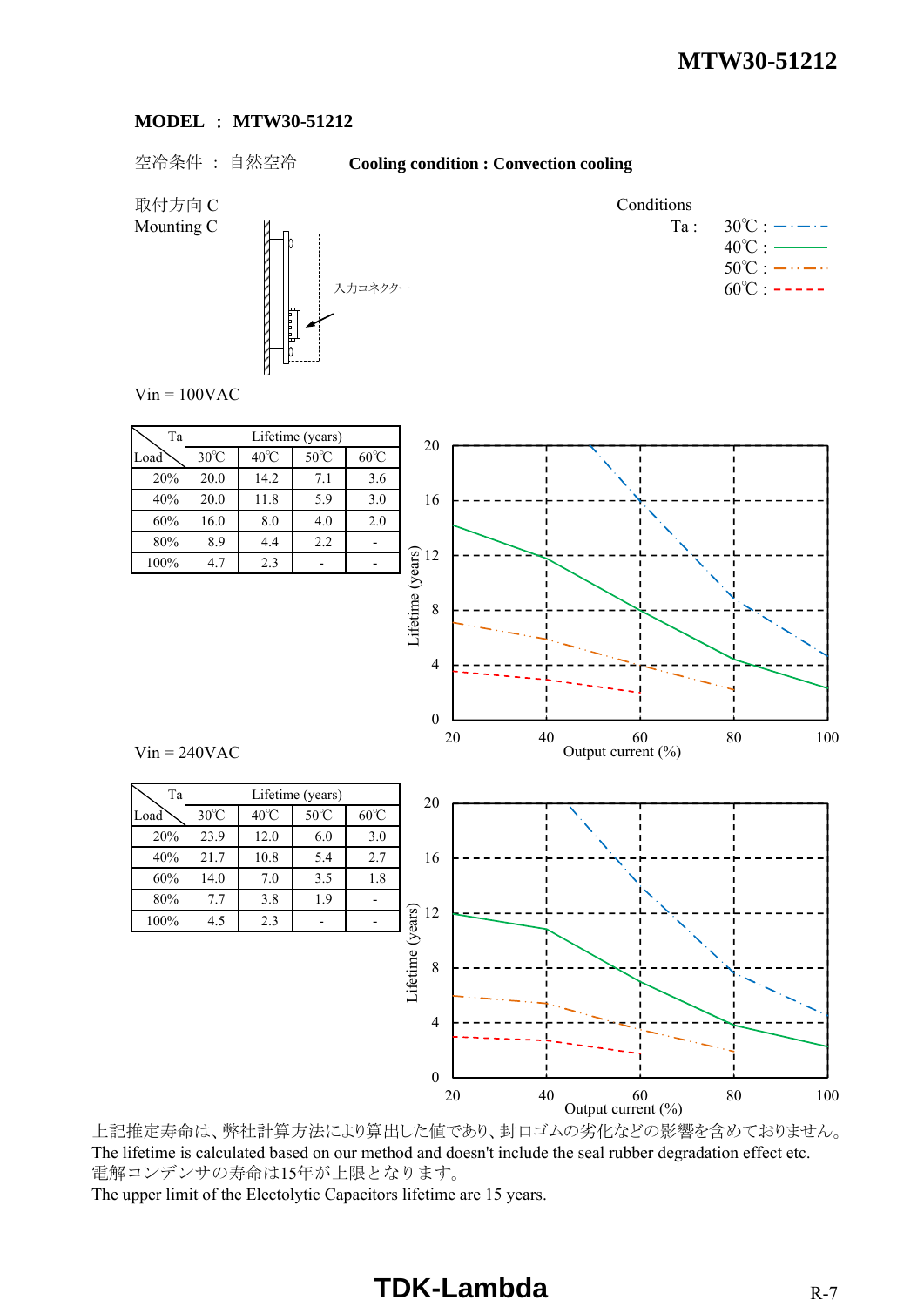#### **MODEL** : **MTW30-51212**

空冷条件 : 自然空冷 **Cooling condition : Convection cooling**

取付方向 D Conditions



Mounting D  $\qquad \qquad$  M  $\qquad \qquad$  M  $\qquad \qquad$  Ta :  $30^{\circ}$ C :  $\qquad \qquad$   $\qquad$  -  $\qquad$  $40^{\circ}$ C :  $50^{\circ}$ C :  $-\cdots - \cdots$  $60^{\circ}$ C : -----

 $Vin = 100VAC$ 

| Ta   | Lifetime (years) |                |                |                |  |
|------|------------------|----------------|----------------|----------------|--|
| Load | $30^{\circ}$ C   | $40^{\circ}$ C | $50^{\circ}$ C | $60^{\circ}$ C |  |
| 20%  | 20.0             | 15.6           | 7.8            | 3.9            |  |
| 40%  | 20.0             | 11.4           | 5.7            | 2.9            |  |
| 60%  | 15.1             | 7.5            | 3.8            | 1.9            |  |
| 80%  | 10.4             | 5.2            | 2.6            |                |  |
| 100% | 5.7              | 2.8            | 1.4            |                |  |

Ta Lifetime (years)

80% 9.3 4.7 2.3 -

100% 5.6 2.8 1.4



20 40 60 80 100

Output current  $(\% )$ 

 $Vin = 240VAC$ 

上記推定寿命は、弊社計算方法により算出した値であり、封口ゴムの劣化などの影響を含めておりません。 The lifetime is calculated based on our method and doesn't include the seal rubber degradation effect etc. 電解コンデンサの寿命は15年が上限となります。 The upper limit of the Electolytic Capacitors lifetime are 15 years.

0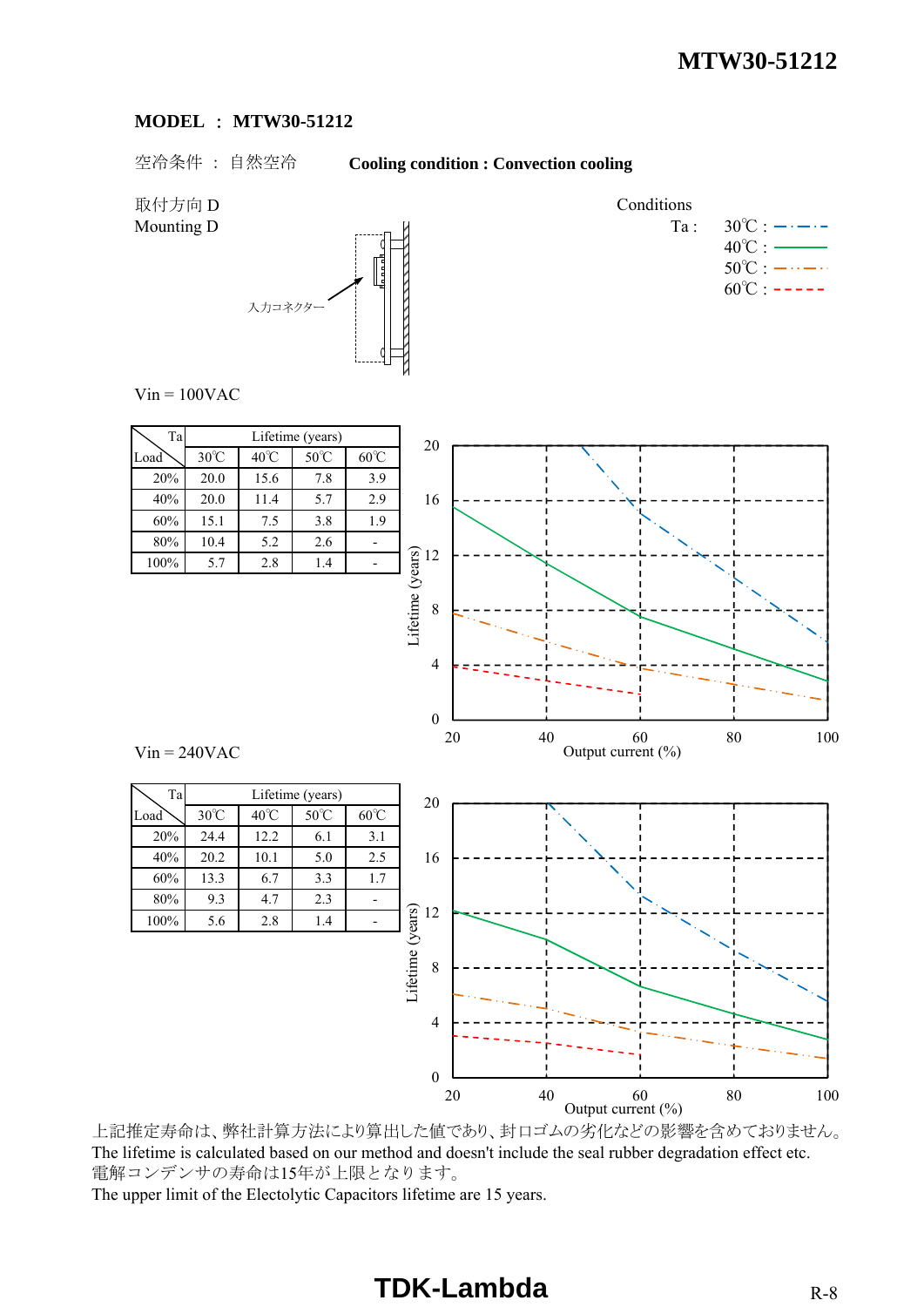#### **MODEL** : **MTW30-51212**

## 空冷条件 : 自然空冷 **Cooling condition : Convection cooling**

取付方向 E Conditions Mounting E  $\qquad \qquad \mathbb{L}_{\mathbb{R}^m}$   $\qquad \qquad \mathbb{L}_{\mathbb{R}^m}$   $\longrightarrow$   $\qquad \qquad \mathbb{T}_a$  :  $30^\circ \text{C}$  :  $\longrightarrow$   $\longrightarrow$  $40^{\circ}$ C :  $50^{\circ}$ C :  $-\cdots - \cdots$  $60^{\circ}$ C : ----- $Vin = 100VAC$ Ta Lifetime (years) 20% 20.0 12.4 6.2 3.1 20 入力コネクター 出力コネクター

 $Vin = 240VAC$ 

|                | 20             |      |                |                           |
|----------------|----------------|------|----------------|---------------------------|
| $30^{\circ}$ C | $40^{\circ}$ C | 50°C | $60^{\circ}$ C |                           |
| 20.0           | 12.4           | 6.2  | 3.1            |                           |
| 19.6           | 9.8            | 4.9  | 2.4            | 16                        |
| 14.6           | 7.3            | 3.7  | 1.8            |                           |
| 10.3           | 5.2            | 2.6  |                |                           |
| 6.8            | 3.4            | 1.7  |                | $\widehat{\mathbf{g}}$ 12 |
|                |                |      |                |                           |



上記推定寿命は、弊社計算方法により算出した値であり、封口ゴムの劣化などの影響を含めておりません。 The lifetime is calculated based on our method and doesn't include the seal rubber degradation effect etc. 電解コンデンサの寿命は15年が上限となります。 The upper limit of the Electolytic Capacitors lifetime are 15 years.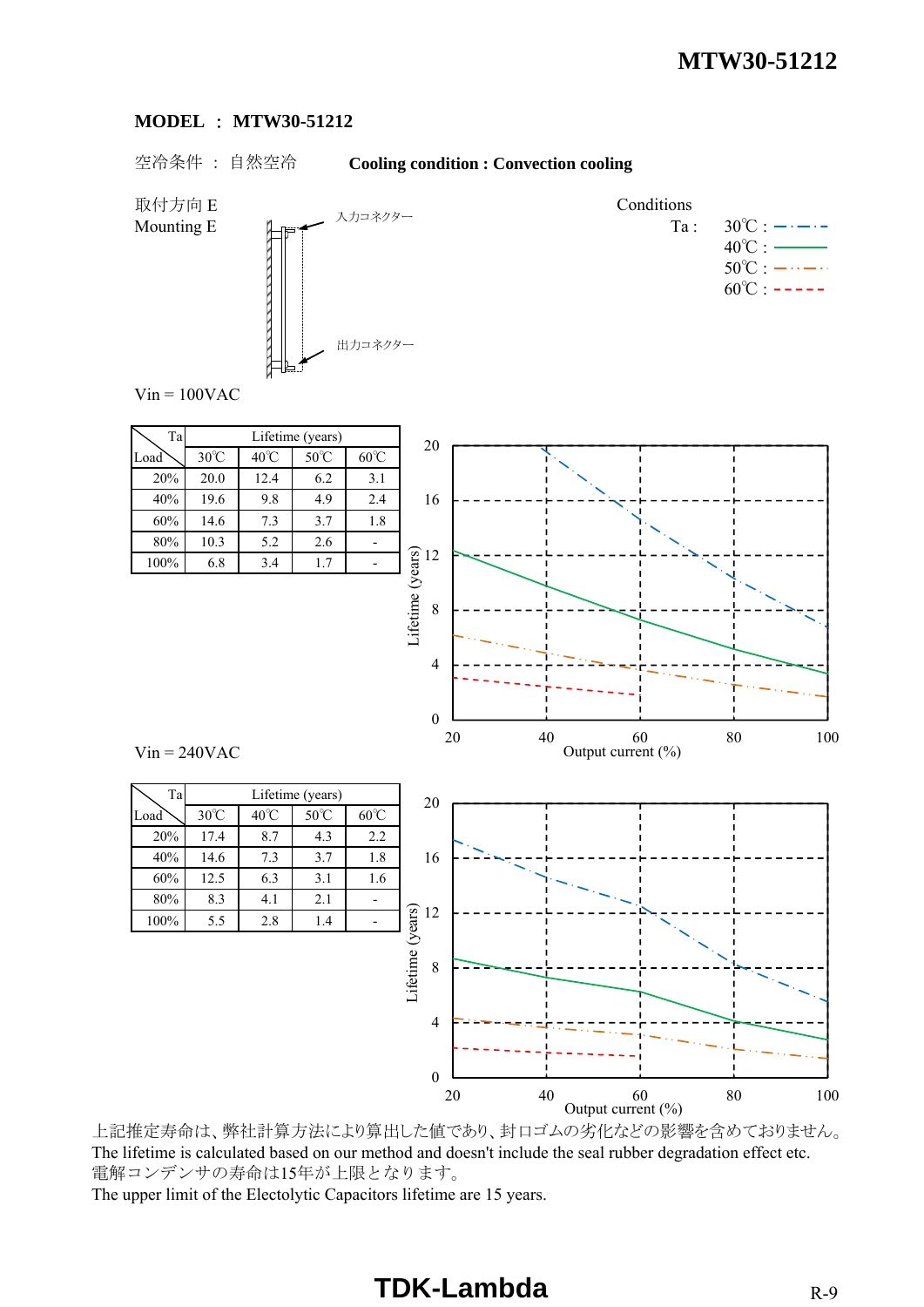#### **MODEL** : **MTW30-51212**

### 空冷条件 : 自然空冷 **Cooling condition : Convection cooling**



Mounting F  $\qquad \qquad \mathbb{L}_{\mathbb{R}^m}$   $\qquad \qquad \mathbb{H}^{m \times n \times n \times n}$   $\qquad \qquad \mathbb{T}_a$ :  $30^{\circ}$ C :  $\qquad \cdots$  $40^{\circ}$ C :  $50^{\circ}$ C :  $-\cdots - \cdots$  $60^{\circ}$ C : -----

 $Vin = 100VAC$ 

| Ta   | Lifetime (years) |                |                |                |  |  |  |  |  |
|------|------------------|----------------|----------------|----------------|--|--|--|--|--|
| Load | $30^{\circ}$ C   | $40^{\circ}$ C | $50^{\circ}$ C | $60^{\circ}$ C |  |  |  |  |  |
| 20%  | 20.0             | 16.0           | 8.0            | 4.0            |  |  |  |  |  |
| 40%  | 20.0             | 14.0           | 7.0            | 3.5            |  |  |  |  |  |
| 60%  | 16.8             | 8.4            | 4.2            | 2.1            |  |  |  |  |  |
| 80%  | 9.0              | 4.5            | 2.3            |                |  |  |  |  |  |
| 100% | 4.7              | 2.3            |                |                |  |  |  |  |  |

Ta Lifetime (years)



Output current  $(\% )$ 

 $Vin = 240VAC$ 

 $100\%$  4.4 2.2

上記推定寿命は、弊社計算方法により算出した値であり、封口ゴムの劣化などの影響を含めておりません。 The lifetime is calculated based on our method and doesn't include the seal rubber degradation effect etc. 電解コンデンサの寿命は15年が上限となります。 The upper limit of the Electolytic Capacitors lifetime are 15 years.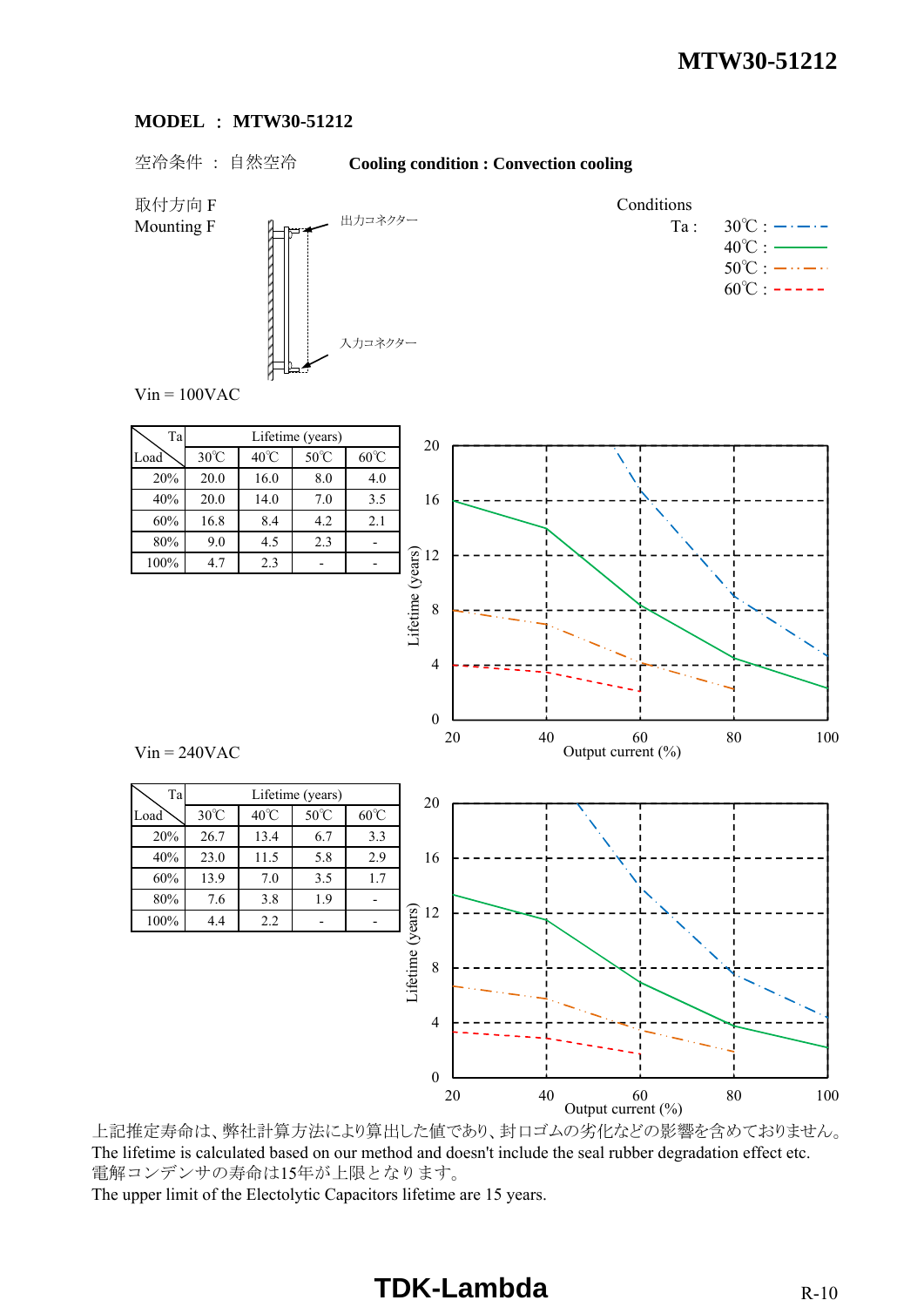## **MTW30-51212** 5.アブノーマル試験 **Abnormal Test**

### **MODEL** : **MTW30-51212**

## **(1)** 試験条件 **Test Conditions**

Input : 255V Output : 5/12/-12V , 3.0A/1.2A/0.3A(100%) Ta : 25℃ 70%RH

#### **(2)** 試験結果 **Test Results**

|                  | Test position   |                                |                                              | Test                                                                                            | Test result            |                   |                   |                   |                     |             |                                                                                                                                                                                                                                                                                                                                                                                                                                                                                                                                                  |                                                                           |                                                         |                                     |                                 |                              |                                              |
|------------------|-----------------|--------------------------------|----------------------------------------------|-------------------------------------------------------------------------------------------------|------------------------|-------------------|-------------------|-------------------|---------------------|-------------|--------------------------------------------------------------------------------------------------------------------------------------------------------------------------------------------------------------------------------------------------------------------------------------------------------------------------------------------------------------------------------------------------------------------------------------------------------------------------------------------------------------------------------------------------|---------------------------------------------------------------------------|---------------------------------------------------------|-------------------------------------|---------------------------------|------------------------------|----------------------------------------------|
|                  |                 |                                | mode                                         |                                                                                                 |                        |                   |                   |                   |                     |             |                                                                                                                                                                                                                                                                                                                                                                                                                                                                                                                                                  |                                                                           |                                                         |                                     |                                 |                              |                                              |
| No.              | 部品No.           | 試験端子                           | $\ddot{\checkmark}$<br>$\exists$<br>$\vdash$ | 才<br>$\begin{array}{c} \hline \end{array}$<br>$\mathcal{I}^{\circ}$<br>$\overline{\mathscr{S}}$ | $\mathbf{a}$<br>発<br>火 | $\mathbf b$<br>発煙 | $\mathbf c$<br>破裂 | $\mathbf d$<br>異臭 | e<br>赤熱             | f<br>破<br>損 | $\mathbf{g}$<br>ヒ<br>$\mathfrak{L}% =\mathfrak{L}_{\mathcal{F}}\left( \mathfrak{L}_{\mathcal{F}}\right) ^{\ast }=\mathfrak{L}_{\mathcal{F}}\left( \mathfrak{L}_{\mathcal{F}}\right) ^{\ast }=\mathfrak{L}_{\mathcal{F}}\left( \mathfrak{L}_{\mathcal{F}}\right) ^{\ast }=\mathfrak{L}_{\mathcal{F}}\left( \mathfrak{L}_{\mathcal{F}}\right) ^{\ast }=\mathfrak{L}_{\mathcal{F}}\left( \mathfrak{L}_{\mathcal{F}}\right) ^{\ast }=\mathfrak{L}_{\mathcal{F}}\left( \mathfrak{L}_{\mathcal{F}}\right)$<br>$\begin{array}{c} \end{array}$<br>ズ<br>断 | $\boldsymbol{h}$<br>$\bigcirc$<br>$\overline{\mathrm{V}}$<br>$\mathbf{P}$ | $\bf{l}$<br>$\bigcirc$<br>$\mathbf C$<br>$\overline{P}$ | 出力<br>断                             | $\mathbf k$<br>変化な<br>L         | 1<br>そ<br>$\mathcal{O}$<br>他 | 記事                                           |
|                  | Location<br>No. | Test<br>point                  | Short                                        | Open                                                                                            | Fire                   | Smoke             | Burst             | Smell             | $_{\rm hot}$<br>Red | Damaged     | blown<br>Fuse                                                                                                                                                                                                                                                                                                                                                                                                                                                                                                                                    |                                                                           |                                                         | output<br>$\mathsf{S}^{\mathsf{O}}$ | change<br>$\mathop{\mathsf{S}}$ | Others                       | Note                                         |
| $\mathbf{1}$     |                 | $D-G$                          | $\bigcirc$                                   |                                                                                                 |                        |                   |                   |                   |                     | $\bigcirc$  | $\bigcirc$                                                                                                                                                                                                                                                                                                                                                                                                                                                                                                                                       |                                                                           |                                                         | $\bigcirc$                          |                                 |                              | FUSE:F1<br>Da:Q1, CR6                        |
| $\overline{2}$   |                 | $D-S$                          | $\bigcirc$                                   |                                                                                                 |                        |                   |                   |                   |                     | О           | $\bigcirc$                                                                                                                                                                                                                                                                                                                                                                                                                                                                                                                                       |                                                                           |                                                         | $\bigcirc$                          |                                 |                              | FUSE:F1<br>Da: CR6                           |
| $\overline{3}$   | Q1              | $G-S$                          | $\bigcirc$                                   |                                                                                                 |                        |                   |                   |                   |                     |             |                                                                                                                                                                                                                                                                                                                                                                                                                                                                                                                                                  |                                                                           |                                                         | $\bigcirc$                          |                                 |                              |                                              |
| $\overline{4}$   |                 | D                              |                                              | $\bigcirc$                                                                                      |                        |                   |                   |                   |                     |             |                                                                                                                                                                                                                                                                                                                                                                                                                                                                                                                                                  |                                                                           |                                                         | $\bigcirc$                          |                                 |                              |                                              |
| $\overline{5}$   |                 | G                              |                                              | $\overline{\bigcirc}$                                                                           |                        |                   |                   |                   |                     |             |                                                                                                                                                                                                                                                                                                                                                                                                                                                                                                                                                  |                                                                           |                                                         | $\bigcirc$                          |                                 |                              |                                              |
| 6                |                 | S                              |                                              | $\bigcirc$                                                                                      |                        |                   |                   |                   |                     |             |                                                                                                                                                                                                                                                                                                                                                                                                                                                                                                                                                  |                                                                           |                                                         | $\bigcirc$                          |                                 |                              |                                              |
| $\boldsymbol{7}$ |                 | $\mbox{{\sc AC-DC}}$           | $\bigcirc$                                   |                                                                                                 |                        |                   |                   |                   |                     |             | $\bigcirc$                                                                                                                                                                                                                                                                                                                                                                                                                                                                                                                                       |                                                                           |                                                         | $\overline{\bigcirc}$               |                                 |                              | FUSE:F1                                      |
| $8\,$            |                 | $DC-DC$                        | $\bigcirc$                                   |                                                                                                 |                        |                   |                   |                   |                     |             | $\bigcirc$                                                                                                                                                                                                                                                                                                                                                                                                                                                                                                                                       |                                                                           |                                                         | $\bigcirc$                          |                                 |                              | FUSE:F1                                      |
| 9                | CR <sub>2</sub> | AC-AC                          | $\bigcirc$                                   |                                                                                                 |                        |                   |                   |                   |                     |             | $\bigcirc$                                                                                                                                                                                                                                                                                                                                                                                                                                                                                                                                       |                                                                           |                                                         | $\bigcirc$                          |                                 |                              | FUSE:F1                                      |
| $10\,$           |                 | AC                             |                                              | $\bigcirc$                                                                                      |                        |                   |                   |                   |                     |             |                                                                                                                                                                                                                                                                                                                                                                                                                                                                                                                                                  |                                                                           |                                                         |                                     | С                               |                              |                                              |
| 11               |                 | DC                             |                                              | $\bigcirc$                                                                                      |                        |                   |                   |                   |                     |             |                                                                                                                                                                                                                                                                                                                                                                                                                                                                                                                                                  |                                                                           |                                                         |                                     | $\bigcirc$                      |                              |                                              |
| 12               |                 | $A-K$                          | $\bigcirc$                                   |                                                                                                 |                        |                   |                   |                   |                     |             |                                                                                                                                                                                                                                                                                                                                                                                                                                                                                                                                                  |                                                                           |                                                         | $\bigcirc$                          |                                 |                              |                                              |
| $\overline{13}$  | CR51            | $\mathbf{A}/\mathbf{K}$        |                                              | $\bigcirc$                                                                                      |                        |                   |                   |                   |                     |             |                                                                                                                                                                                                                                                                                                                                                                                                                                                                                                                                                  |                                                                           |                                                         | $\bigcirc$                          |                                 |                              |                                              |
| 14               |                 | $A-K$                          | $\bigcirc$                                   |                                                                                                 |                        |                   |                   |                   |                     |             |                                                                                                                                                                                                                                                                                                                                                                                                                                                                                                                                                  |                                                                           |                                                         | $\bigcirc$                          |                                 |                              |                                              |
| 15               | CR53            | A/K                            |                                              | $\bigcirc$                                                                                      |                        |                   |                   |                   |                     |             |                                                                                                                                                                                                                                                                                                                                                                                                                                                                                                                                                  |                                                                           |                                                         | $\bigcirc$                          |                                 |                              | V2出力断<br>V2 No output                        |
| 16               |                 | $A-K$                          | $\bigcirc$                                   |                                                                                                 |                        |                   |                   |                   |                     |             |                                                                                                                                                                                                                                                                                                                                                                                                                                                                                                                                                  |                                                                           |                                                         | $\bigcirc$                          |                                 |                              |                                              |
| 17               | CR55            | A/K                            |                                              | $\bigcirc$                                                                                      |                        |                   |                   |                   |                     |             |                                                                                                                                                                                                                                                                                                                                                                                                                                                                                                                                                  |                                                                           |                                                         | $\bigcirc$                          |                                 |                              | V3出力断                                        |
| 18               |                 | $\mathbf{A}\text{-}\mathbf{K}$ | $\bigcirc$                                   |                                                                                                 |                        |                   |                   |                   |                     |             |                                                                                                                                                                                                                                                                                                                                                                                                                                                                                                                                                  |                                                                           |                                                         |                                     |                                 | $\bigcirc$                   | V3 No output<br>V1出力低下<br>V1 Output decrease |
| 19               | IC51            | A-Ref                          | $\bigcirc$                                   |                                                                                                 |                        |                   |                   |                   |                     |             |                                                                                                                                                                                                                                                                                                                                                                                                                                                                                                                                                  |                                                                           |                                                         |                                     |                                 | $\bigcirc$                   | V1出力上昇<br>V1 Output increase                 |
| 20               |                 | A                              |                                              | $\bigcirc$                                                                                      |                        |                   |                   |                   |                     |             |                                                                                                                                                                                                                                                                                                                                                                                                                                                                                                                                                  | $\bigcirc$                                                                |                                                         | $\bigcirc$                          |                                 |                              |                                              |
| 21               |                 | $\rm K$                        |                                              | $\bigcirc$                                                                                      |                        |                   |                   |                   |                     |             |                                                                                                                                                                                                                                                                                                                                                                                                                                                                                                                                                  | $\bigcirc$                                                                |                                                         | $\bigcirc$                          |                                 |                              |                                              |
| 22               |                 | Ref                            |                                              | $\bigcirc$                                                                                      |                        |                   |                   |                   |                     |             |                                                                                                                                                                                                                                                                                                                                                                                                                                                                                                                                                  | $\bigcirc$                                                                |                                                         | $\bigcirc$                          |                                 |                              |                                              |
| 23               |                 | $1 - 2$                        | $\bigcirc$                                   |                                                                                                 |                        |                   |                   |                   |                     |             |                                                                                                                                                                                                                                                                                                                                                                                                                                                                                                                                                  |                                                                           |                                                         | $\bigcirc$                          |                                 |                              |                                              |
| 24               | IC54            | $2 - 3$                        | $\bigcirc$                                   |                                                                                                 |                        |                   |                   |                   |                     |             |                                                                                                                                                                                                                                                                                                                                                                                                                                                                                                                                                  |                                                                           |                                                         |                                     |                                 | O                            | V3電圧上昇<br>V3 Output increase                 |
| 25               |                 | 1                              |                                              | $\bigcirc$                                                                                      |                        |                   |                   |                   |                     |             |                                                                                                                                                                                                                                                                                                                                                                                                                                                                                                                                                  |                                                                           |                                                         | $\bigcirc$                          |                                 | $\bigcirc$                   | V3出力断<br>V3 No output                        |
| 26               |                 | $\overline{2}$                 |                                              | $\bigcirc$                                                                                      |                        |                   |                   |                   |                     |             |                                                                                                                                                                                                                                                                                                                                                                                                                                                                                                                                                  |                                                                           |                                                         |                                     |                                 | $\bigcirc$                   | V3出力断<br>V3 No output                        |
| $27\,$           |                 | $\mathfrak{Z}$                 |                                              | $\bigcirc$                                                                                      |                        |                   |                   |                   |                     |             |                                                                                                                                                                                                                                                                                                                                                                                                                                                                                                                                                  |                                                                           |                                                         |                                     |                                 | $\bigcirc$                   | V3出力断<br>V3 No output                        |

## **TDK-Lambda** R-11

( Da : Damaged )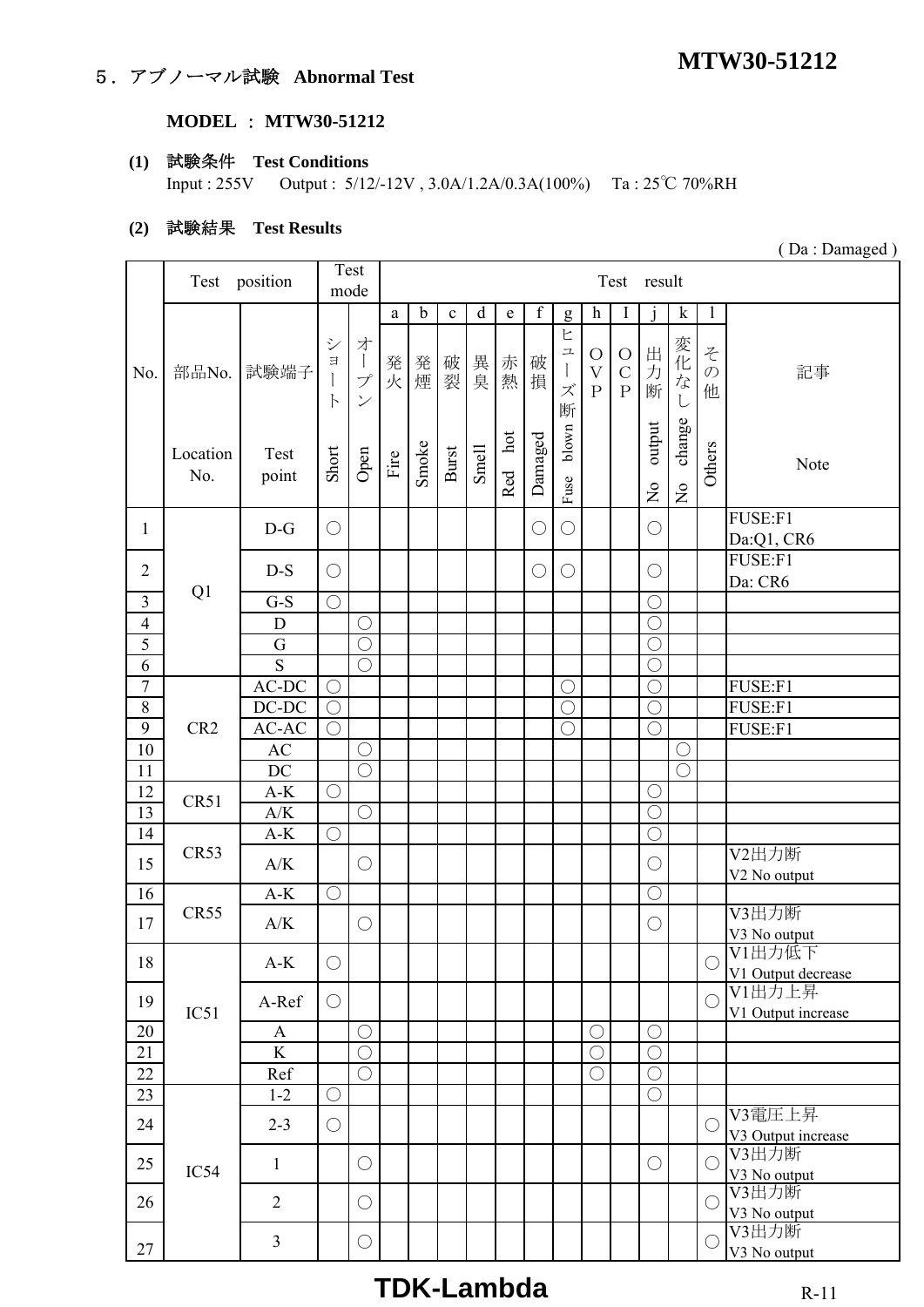## **MTW30-51212** 6.振動試験 **Vibration Test**

#### **MODEL** : **MTW30-51212**

#### **(1)** 振動試験種類 **Vibration Test Class**

掃引振動数耐久試験 Frequency variable endurance test

## **(2)** 試験条件 **Test Conditions**

| ・周波数範囲<br>Sweep frequency | : $5 \sim 10$ Hz   | ・全振幅<br>Amplitude | $: 10$ mm P-P                  |
|---------------------------|--------------------|-------------------|--------------------------------|
| ・周波数範囲                    | : $10\infty200$ Hz | ·加速度              | : 一定 19.6m/s <sup>2</sup> (2G) |
| Sweep frequency           |                    | Acceleration      | Constant                       |
| ・振動方向<br>Direction        | :X, Y, Z           |                   |                                |
| ・掃引時間                     | :10分間              | ・試験時間             | : 各方向共 1時間                     |
| Sweep time                | 10min              | Sweep count       | 1 hour each                    |

## **(3)** 試験方法 **Test Method**



#### **(4)** 判定条件 **Acceptable Conditions**

- 1. 破壊しない事
	- Not to be broken.
- 2. 試験後の出力に異常がない事 No abnormal output after test.
- **(5)** 試験結果 **Test Results**

合格 **OK**